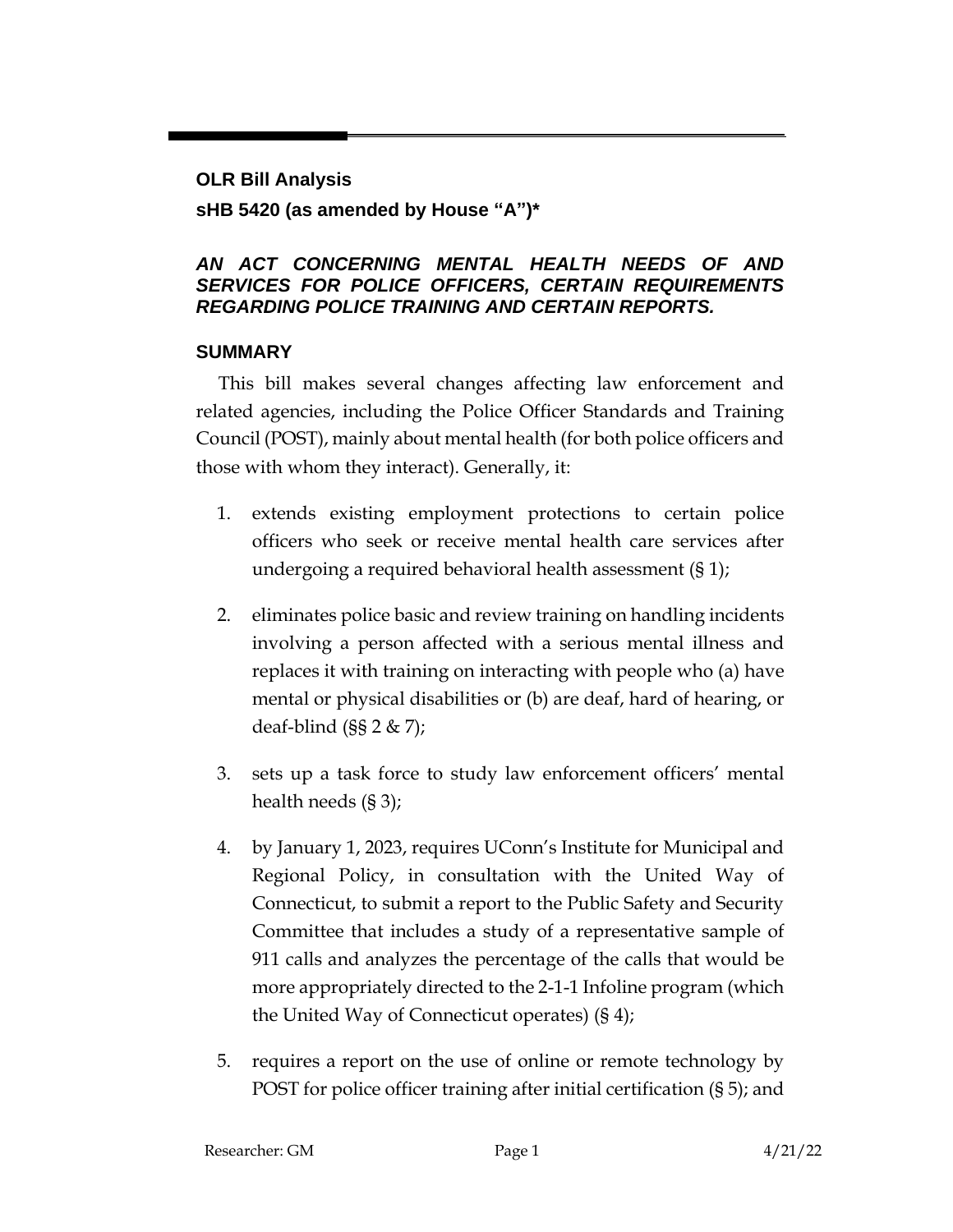6. requires the Department of Mental Health and Addiction Services (DMHAS) to report to the legislature about the Community and Law Enforcement for Addiction Recovery project's status (§ 6).

The bill also makes technical and conforming changes.

\*House Amendment "A" eliminates the underlying bill's \$100,000 FY 23 appropriation for DMHAS to give grants to nonprofit organizations to provide crisis intervention training to police officers.

EFFECTIVE DATE: Upon passage, except the repeal of the current training on handling incidents involving an individual affected with a serious mental illness is effective October 1, 2023.

## **§ 1 — EMPLOYMENT PROTECTIONS**

Existing law generally prohibits a law enforcement unit from discharging, disciplining, discriminating against, or penalizing a police officer it employs only because the officer, among other things, seeks or receives mental health care services. The bill extends this protection to officers who seek or receive services due to a required behavioral health assessment. (By law police officers must submit to a behavioral health assessment at least every five years as a condition of continued employment (CGS § 7-291e).)

Under existing law and the bill, the protection does not apply to officers who seek or receive mental health care services to avoid disciplinary action.

## **§§ 2 & 7 — OFFICER TRAINING CURRICULA**

Current law requires state and local police basic and review training to include a course on handling incidents involving a person affected with a serious mental illness (CGS § 7-294r). The bill eliminates this course requirement and instead requires POST to develop training curricula, by July 1, 2023, for police officers on interacting with people who (1) have mental or physical disabilities and (2) are deaf, hard of hearing, or deaf-blind. In developing both curricula, POST must first consult with individuals with these characteristics and advocates on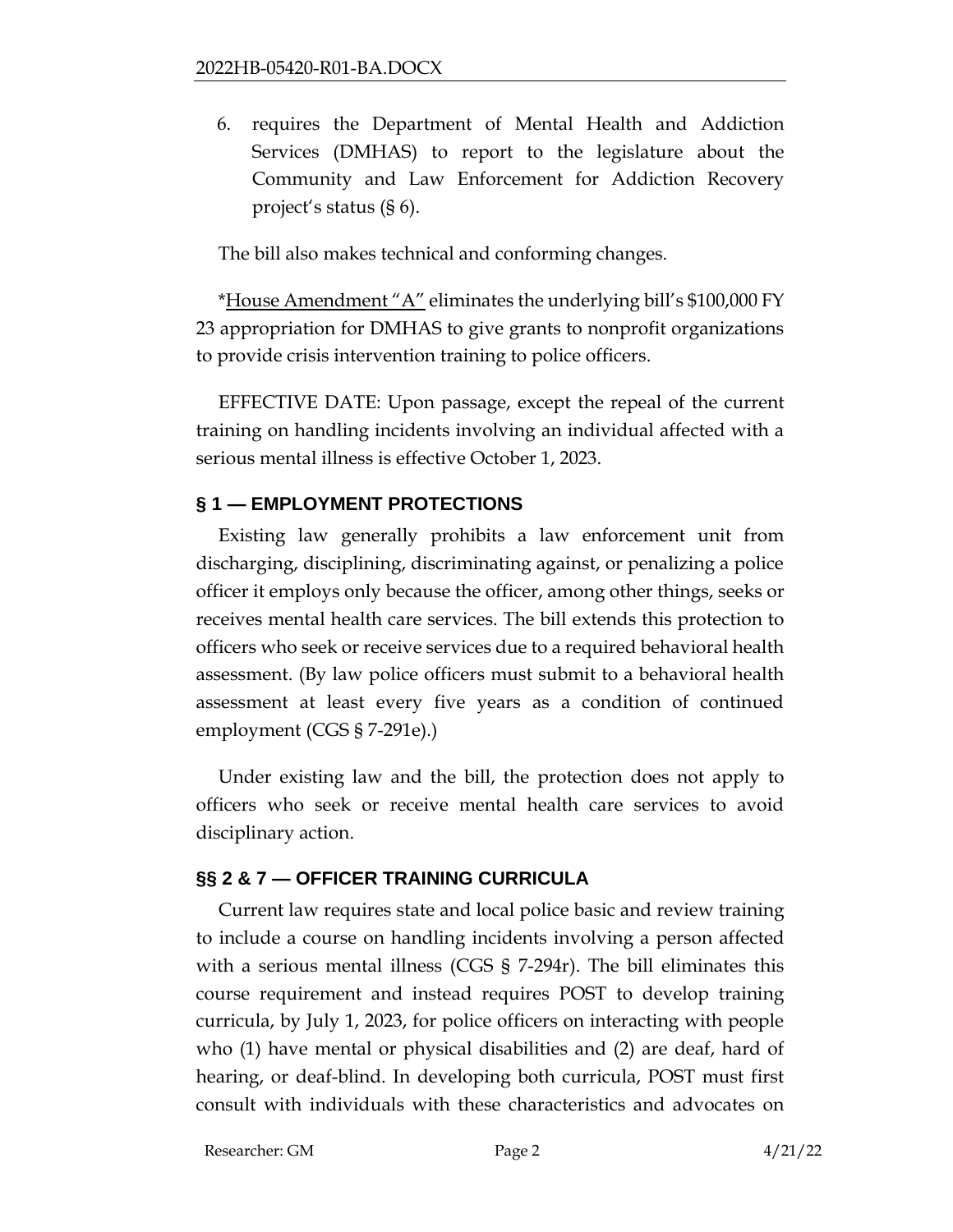their behalf. Beginning October 1, 2023, each police basic or review training program conducted or administered by POST, the State Police, or a municipal police department must include the new curricula.

Existing law, unchanged by the bill, requires police basic and review training programs to include training on handling incidents involving juveniles and adults with autism spectrum disorder, cognitive impairment, or nonverbal learning disorder (CGS §§ 7-294h).

# **§ 3 — MENTAL HEALTH TASK FORCE**

## *Purpose*

The bill creates an 11-member task force to study law enforcement officers' mental health needs. The task force must:

- 1. examine these officers' mental health needs;
- 2. list the programs that serve or could be available to serve them;
- 3. identify barriers to accessing those programs, such as issues of confidentiality and disclosure of treatment information; and
- 4. make recommendations for policies, practices, and legislation to address these officers' mental health needs, encourage officers to access programs, and eliminate access barriers.

Under the bill, the task force must submit a report with its findings and recommendations to the Public Safety and Security Committee by January 1, 2023.

# *Membership*

The task force consists of the Department of Emergency Services and Public Protection and DMHAS commissioners and POST chairperson, or their respective designees; two gubernatorial appointments; and six legislative appointments. Table 1, below, provides the qualifications for the appointed members.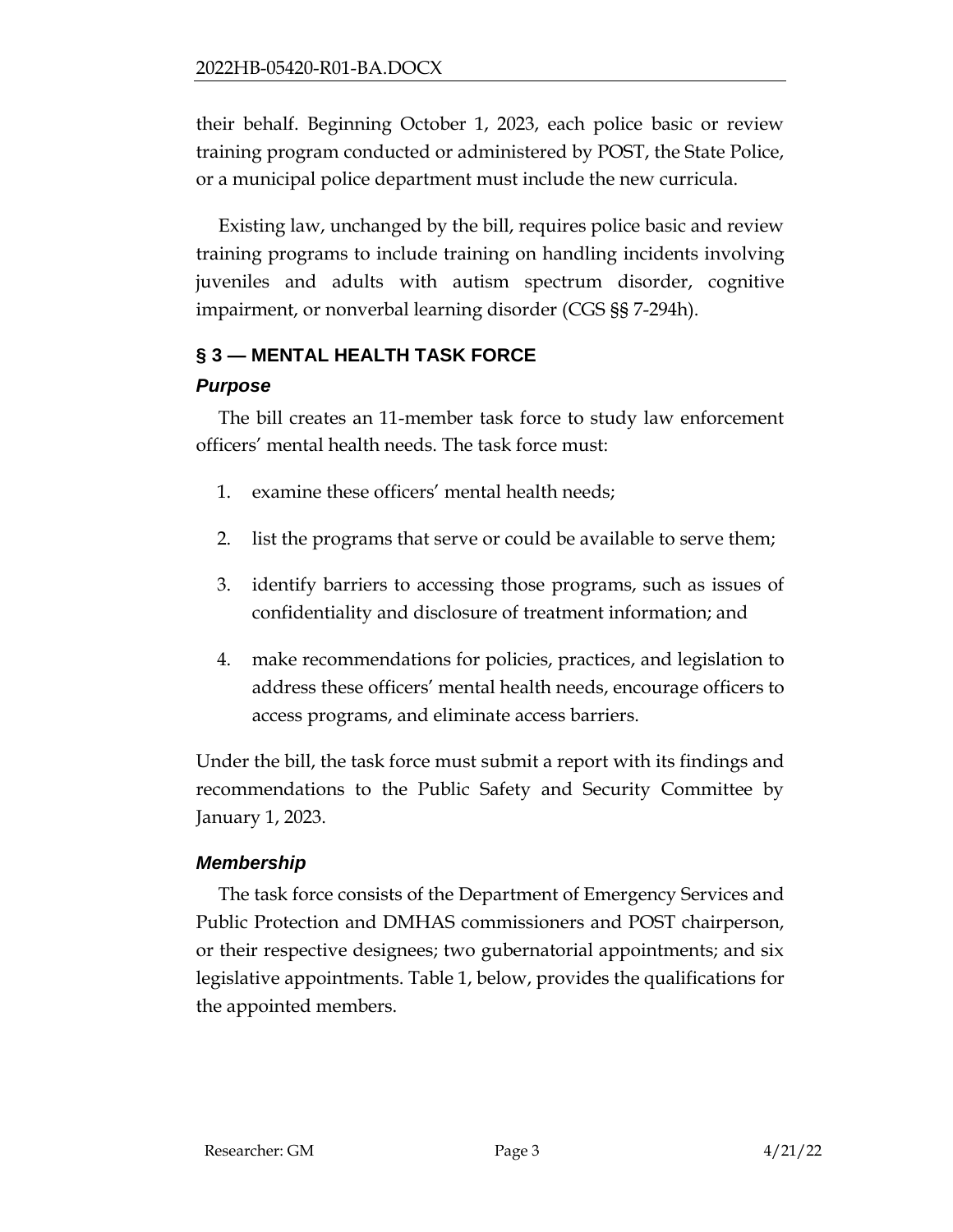| <b>Appointing Authority</b>  | <b>Qualification</b>                                                                                                                                                   |
|------------------------------|------------------------------------------------------------------------------------------------------------------------------------------------------------------------|
| Governor                     | • a municipal police chief representing the<br><b>Connecticut Police Chiefs Association</b>                                                                            |
|                              | • a labor organization representative for<br>sworn members of municipal police<br>departments                                                                          |
| House speaker                | • a representative of the Honor Wellness<br>Center or another nonprofit organization<br>that provides mental health treatment for<br>police officers                   |
| Senate president pro tempore | a representative of the Connecticut<br>Alliance to Benefit Law Enforcement or<br>another nonprofit organization that trains<br>police officers on mental health issues |
| House majority leader        | • a labor organization representative for<br>sworn members of the State Police                                                                                         |
| Senate majority leader       | a police officer from a municipal police<br>department                                                                                                                 |
| House minority leader        | a representative of the Police Officers<br><b>Association of Connecticut</b>                                                                                           |
| Senate minority leader       | a police officer from a municipal police<br>department                                                                                                                 |

**Table 1: Task Force Appointments and Qualifications**

Under the bill, the appointing authorities must make their appointments within 30 days after the bill's passage and fill any vacancies. The legislative appointments may be legislators.

The bill requires the House speaker and the Senate president to select the task force's chairpersons from among its members. The chairpersons must schedule and hold the task force's first meeting within 60 days after the bill's passage.

### *Administration*

The Public Safety and Security Committee's administrative staff serves as task force staff. The task force terminates when it submits its report or January 1, 2023, whichever is later.

## **§ 5 — ONLINE POLICE TRAINING REPORT**

Under existing law, POST may (1) develop an interactive electronic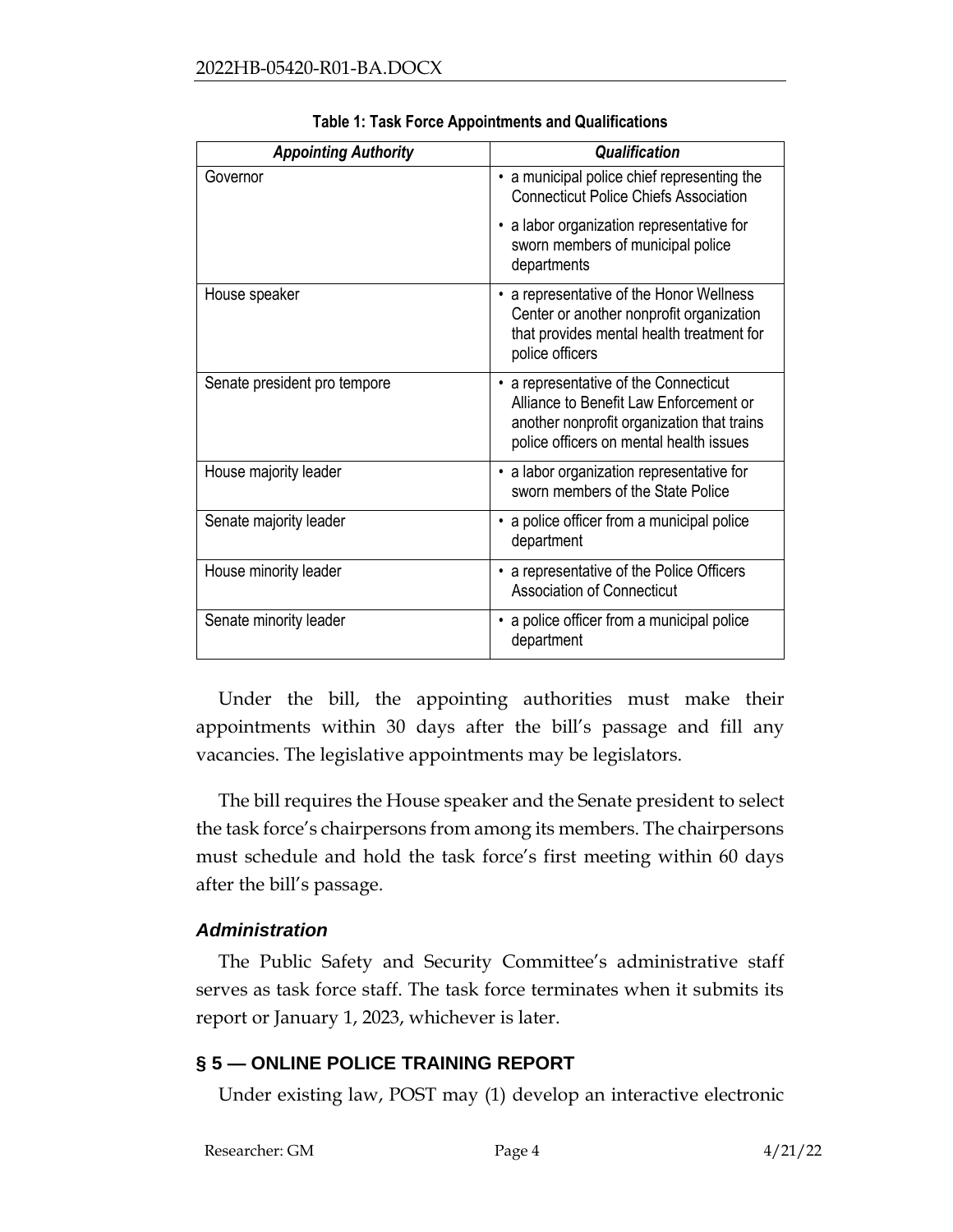computer platform to administer training courses and (2) authorize police officers to complete certified review training at a local police department facility using the platform (CGS § 7-294d(a)(9)). The bill requires POST, by January 1, 2023, to submit a report to Public Safety and Security Committee that:

- 1. provides the implementation status of its interactive electronic computer platform;
- 2. describes any criteria it used to determine when officers may use the platform to complete certified review training;
- 3. determines whether any other police officer training that is required after initial certification may be done through the platform or another online or remote format without compromising training quality; and
- 4. recommends any legislation necessary to carry out its findings.

## **§ 6 — COMMUNITY AND LAW ENFORCEMENT FOR ADDICTION RECOVERY REPORT**

The bill requires DMHAS to submit a report to the Public Safety and Security Committee by January 1, 2023, that examines its Community and Law Enforcement for Addiction Recovery project. The report must include (1) an analysis of whether the project has successfully achieved its goals, (2) recommendations on improving the project, and (3) whether it should be expanded throughout the state.

# **BACKGROUND**

## *Law Enforcement Unit and Police Officers*

By law, a "law enforcement unit" is any state or municipal agency or department (or tribal agency or department created and governed under a memorandum of agreement) whose primary functions include enforcing criminal or traffic laws; preserving public order; protecting life and property; or preventing, detecting, or investigating crime.

"Police officers" generally are sworn members of an organized local police department or the State Police; appointed constables who